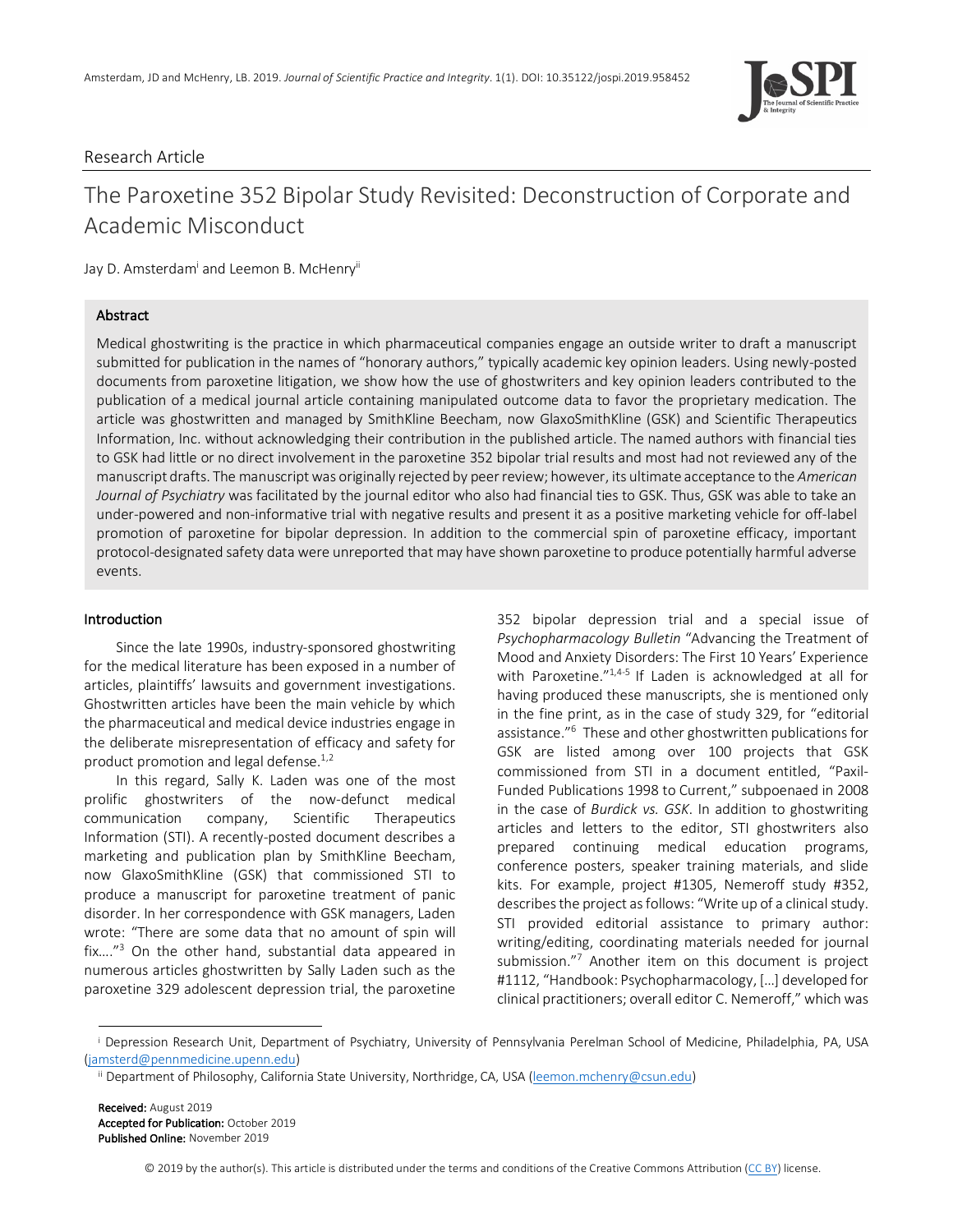published as a textbook entitled *Recognition and Treatment of Psychiatric Disorders: A Psychopharmacology Handbook for Primary Care* under the authorship of Charles B. Nemeroff and Alan F. Schatzberg. It is hotly disputed as to whether this textbook was ghostwritten by STI.<sup>8</sup>

 "Editorial assistance" was the euphemistic term STI used to describe ghostwriting. If, however, it were merely a matter of editorial assistance in the technical write up of clinical trial results, there would be no issue with what has become common practice. The problem, as we will demonstrate below, is concealing corporate input that misrepresents the data for marketing purposes.

 As a result of newly-publicized documents that provide significant evidence of the misreporting of clinical trial results, this case study is a follow-up to our previous article, "The paroxetine 352 bipolar trial: A study in medical ghostwriting," published in the *International Journal of Risk and Safety in Medicine*. <sup>5</sup> In that article we critically evaluated the paroxetine 352 bipolar trial in order to demonstrate how the published report conflated primary and secondary outcome analyses, turning negative results into positive results―with conclusions that could adversely affect patient health. In the current deconstruction article, we examined forty-two publicly-available documents produced by Scientific Therapeutics Information, Inc. from paroxetine litigation. Forty of the documents were produced as part of *In Re: Paxil, C.P. Ct. PA (On-Drug)* and concern the production of the report of paroxetine study 352. The remaining two documents were related to the publication plans for paroxetine and another clinical trial, paroxetine study 222 for panic disorder. The documents are posted on the Drug Industry Document Archive (DIDA) web site at the University of California San Francisco.

## The Paroxetine 352 Study and its Findings

 Study 352, entitled "Double-Blind, Placebo-Controlled Comparison of Imipramine and Paroxetine in the Treatment of Bipolar Depression,*"* was published in the *American Journal of Psychiatry* in June 2001 under the byline of Nemeroff *et al.* (2001).<sup>9</sup> It was designed as an 18-site, 10week, randomized, double-blind, placebo-controlled comparison of paroxetine versus imipramine in subjects with bipolar type I major depression unresponsive to lithium carbonate at therapeutic plasma lithium levels. It had a projected study duration of 2 years. Its protocol-designated objective was to compare the efficacy and safety of paroxetine and imipramine to placebo in the treatment of bipolar depression in subjects stabilized on lithium therapy.

 The primary efficacy measures were the change from baseline Hamilton Rating Scale for Depression (HRSD) total score, and the change from baseline in the Clinical Global Impression Severity (CGI/S) score for paroxetine versus

placebo and for imipramine versus placebo. $9-11$  The comparison of primary interest was paroxetine versus placebo irrespective of baseline lithium level stratification. Protocol-stipulated secondary outcomes included the proportion of subjects with a final HRSD score ≤ 7 or a final CGI/S score  $\leq$  2 as well as the proportion of subjects with adverse events, premature treatment discontinuation and manic or hypomanic symptoms as measured by the DSM-III-R Mania/Hypomania Assessment and the Young Mania Rating Scale (YMRS).<sup>12</sup> Analyses were to be performed on the entire subject population and on subjects who experienced a manic or hypomanic episode (versus those who did not). The YMRS measure was to be used to assess severity of manic and hypomanic symptoms across treatment groups, and the relationship between change in YMRS scores and HRSD scores was to be examined.

 The study population consisted of outpatient subjects ≥ 18 years old with a history of ≥ one prior manic or depressive episode within the preceding 5 years. The original protocol called for a sample size of 62 subjects per treatment condition (i.e., totaling 186 subjects). However, due to poor subject enrollment, only 117 subjects were recruited into the study, resulting in a final sample size distribution of paroxetine (n=35), imipramine (n=39), and placebo (n=43). As a result, the paroxetine 352 study was a non-informative trial with insufficient statistical power to show anything other than inconclusive results. There was no evidence of paroxetine or imipramine efficacy versus placebo in bipolar major depression, and the presentation of safety data were insufficient to draw any clinically meaningful conclusions. Despite the protocol stipulations, Nemeroff *et al*. failed to mention that the YMRS rating was employed as an outcome measure in the 352 study and most other manic and hypomanic safety ratings obtained with the YMRS measure were omitted from the published article. As a result, the published article inaccurately reported that there was no evidence of any paroxetine-induced manic and/or hypomanic symptoms in bipolar major depressive disorder while the suppression of safety data from the YMRS outcome measure hid the presence of possible paroxetineinduced harm.

## Complaint of Research Misconduct in the 352 Study

 In July 2011, a Complaint of Scientific Misconduct was filed with the Office of Research Integrity (ORI) of the Department of Health and Human Services against Dwight L. Evans, Laszlo Gyulai, Charles B. Nemeroff, Gary S. Sachs, Charles L. Bowden *et al*. <sup>13</sup> As part of the formal adjudication process of the ORI misconduct case, the University of Pennsylvania organized a formal ORI Inquiry Committee comprised of three professors from the School of Medicine to investigate the allegations of misconduct.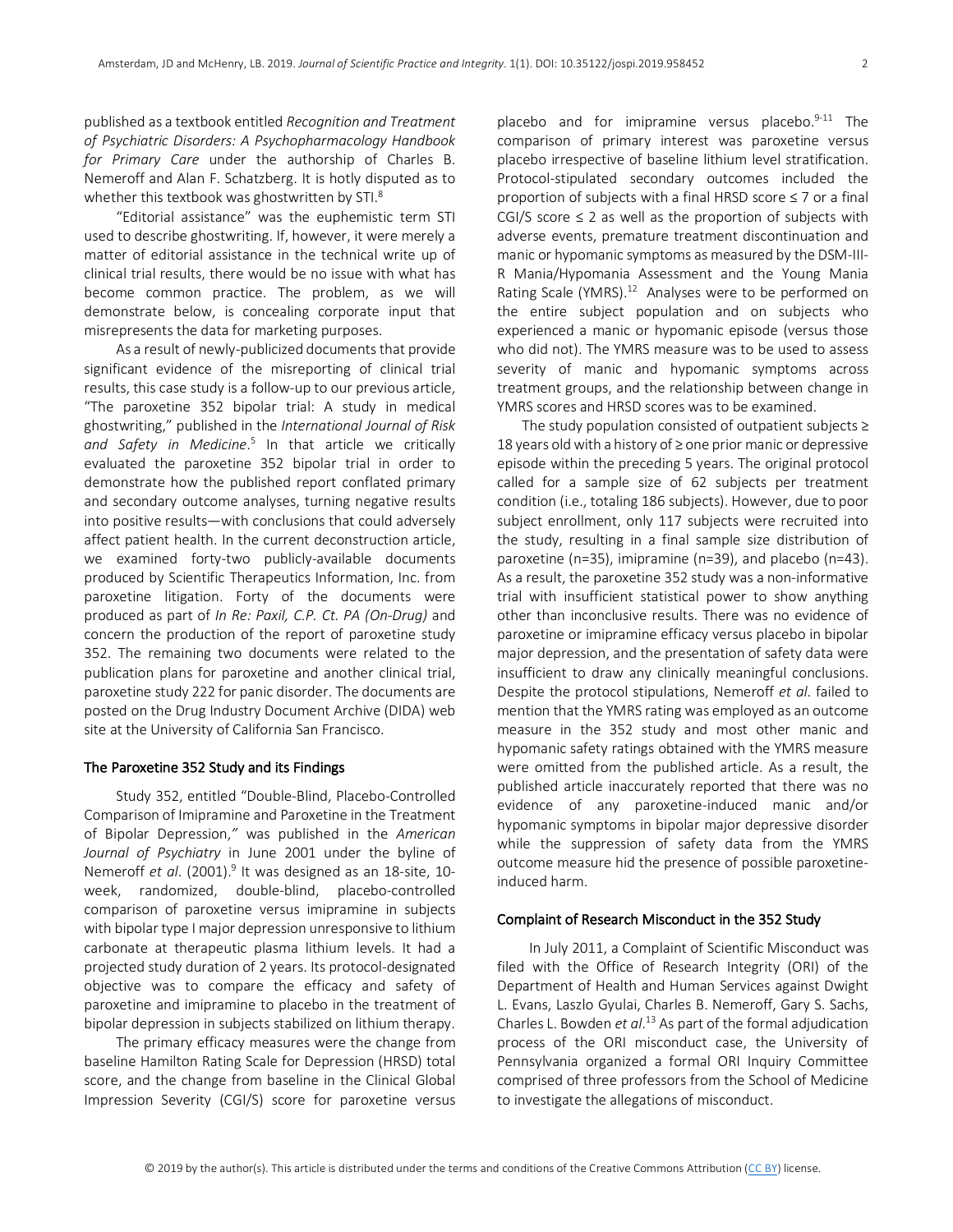According to the complaint, the paroxetine 352 article was ghostwritten by employees of GSK and STI. It was published by the *American Journal of Psychiatry* in June 2001 under the author byline of Nemeroff *et al*. without acknowledging the role of GSK or the STI ghostwriters. The complaint alleged: <sup>14</sup>

- (1) "that Dr. Evans and Dr. Gyulai allowed their names to be appended to a manuscript drafted by a medical communications company and, thereby, Dr. Evans and Dr. Gyulai were not legitimate authors of the manuscript" (p.3);
- (2) "that the manuscript was 'ghostwritten' by STI and that the authors of the published manuscript failed to appropriately acknowledge STI's contribution"  $(p.3)$ ;
- (3) "the preliminary drafts of the study 352 article were conceptualized and drafted by STI and not by any of the named authors" (p.5);
- (4) "Dr. Evans' contribution to the preparation of the manuscript was limited to his commenting on, and approving, STI and GSK ghostwritten drafts of a manuscript on which he was designated as second author, and of which he had no direct knowledge of the accuracy of the data analyses, data interpretation (i.e., the inclusion or exclusion of particular data analyses related to safety and efficacy), or the accuracy, or the information that was written in the manuscript (by the ghostwriters)" (p.5);
- (5) "Dr. Evans has been engaged in lending his name to ghostwritten articles with the same 'ghosts' (i. e., Sally Laden) at STI beginning in 1997 to at least 2003" (p.6);
- (6) "[Dr. Amsterdam] was intentionally left off from the review of the data and the drafting of the manuscript because the study sponsor, GSK, and the other 'authors' knew Dr. Amsterdam's professional ethics would not allow him to lend his name to a ghostwritten work, and most importantly, his morals would not allow the alteration and manipulation of data and would not allow the other 'authors' to turn a failed study into an undisclosed promotional marketing manuscript for the sponsor" (p.7);
- (7) "despite STI's significant role in the preparation and drafting of the manuscript, the final published article makes *no mention* of STI's role in the article and does not mention that three of its authors, Ivan P. Gergel, M.D., M.B.A., Rosemary Oakes, M.S. and Cornelius Pitts, RPh. are GSK employees." (p. 8);
- (8) "Dr. Nemeroff and Dr. Evans had very little, if any, direct input into the daily conduct of the 352 study, and certainly not enough to warrant being listed as the first and second authors on a manuscript published in one of the world's leading medical journals. Rather, their positions as authors on the manuscript were solely determined by GSK for the

purpose of appending the names of 'key opinion leaders' to the manuscript for marketing and commercial promotion of paroxetine" (p.10-11).

 In response to these allegations of ghostwriting and plagiarism, the University of Pennsylvania and the academic authors insisted that there was no involvement with any ghostwriters and that the allegations of research misconduct were unfounded.14 The academic authors insisted that they had personally participated in the drafting of the first 352 manuscript. For example, an email press release by the University's spokesperson, Susan Phillips, indicated that an inquiry into the misconduct allegations "clearly concluded that this was not a case of ghostwriting or plagiarism."14 Likewise, in a public press statement, Dr. Evans (who was second author on the published article and Chair of the Department of Psychiatry at Penn) wrote: "After a thorough review, the inquiry concluded that each and every allegation lacked substance and credibility."<sup>14</sup> In a similar fashion, Dr. Nemeroff (who was first author on the published article and Chair of Psychiatry at the University of Miami) reportedly told *Nature Magazine* that, while he was aware of STI's involvement in the preparation of the 352 manuscript, "All Sally Laden did was help collate all the different authors' comments and help with references*.* We wrote the paper."<sup>14</sup> In contrast to Nemeroff's assertion, Dr. Gary Sachs (fourth author on the manuscript and Professor of Psychiatry at Harvard) told the *Boston Globe* that he was "perplexed" by the allegations of ghostwriting and wrote in an email to the reporter: "When the data became available, I went to Philadelphia to help Dr. Gyulai [third author on the published article and Associate Professor of Psychiatry at Penn] draft the manuscript. We started with a blank page."<sup>14</sup> Sachs also told *Science Insider* that he did not know that STI ghostwriters were involved with the manuscript preparation. Finally, Dr. Charles Bowden (fifth author on the published manuscript and Professor of Psychiatry at the University of Texas Health Science Center) stated: "I never had any sense that the manuscript was 'ghostwritten."<sup>14</sup>

## Deconstruction of the Ghostwritten 352 Manuscript

 On March 13, 1997, the first draft of the 352 manuscript, prepared by Grace Johnson and Sally Laden of STI, was sent to Dr. Muriel Young, Medical Director at GSK. The cover page of the manuscript contained no author names.15 By early April 1997, GSK senior managers leading the project appeared to have made certain alterations to the content of the first manuscript draft and these revisions were now incorporated into the second manuscript draft. An email from Sally Laden to Dr. Young at GSK dated April 4, 1997, stated:16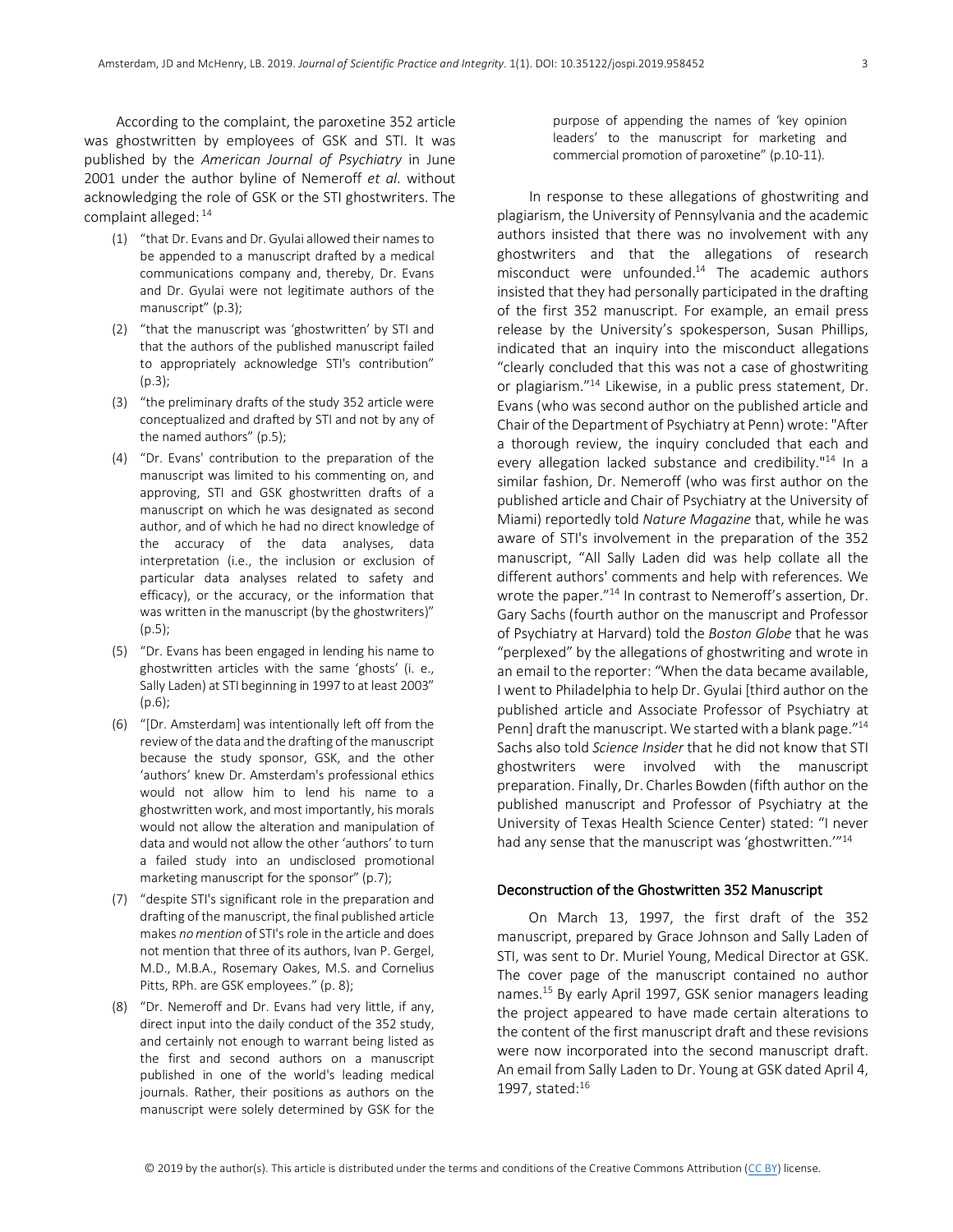We are pleased to enclosed Draft II of the manuscript "A Double-Blind, Placebo-Controlled Comparison of Imipramine and Paroxetine in the Treatment of Bipolar Depression." The manuscript has been modified based on your comments and those of Ivan Gergel, Cornelius Pitts, and Rosemary Oakes. Please note that some of Dr. Gergel's comments in the results section have been addressed in the discussion. We have also included one set of references as per Dr. Gergel's request.

Dr. Gergel has confirmed that the *American Journal of Psychiatry* is the target journal for publication. The manuscript will be styled according to the journal specifications for the submission draft.

We will contact the named authors (e.g., Laszlo Gyulai, Gary Sachs) once we receive your approval. At that time, Draft II of the manuscript will be sent immediately to Drs. Gyulai and Sachs for their review.

We look forward to receiving your comments on Draft II of the manuscript by April 25, 1997. We will incorporate your comments and those of the named authors and submit Draft III for your review on May 2, 1997.

This document indicates that the second manuscript draft still had no author names listed on its cover page and that the manuscript contained only GSK-directed revisions to draft #1. The Laden email was only sent to GSK managers for their review. This document also indicates that Drs. Gyulai (of Penn) and Sachs (of Harvard) were likely designated by GSK as the original lead authors on the 352 manuscript. Thus, the first two manuscript drafts were entirely ghostwritten under the direction of GSK, without any contribution from named academic authors. Finally, the document suggests that none of the academic authors ever saw manuscript draft #1 or #2, until draft #2 revisions were completed and verified by GSK.

 In a subsequent May 1997 correspondence, Cornelius Pitts and Ivan Gergel of GSK provided to the STI ghostwriters their hand-written revisions to manuscript draft #2. This revised manuscript draft indicates that the presentation of the *post hoc* "finding" of positive paroxetine efficacy in subjects with low baseline lithium levels was solidified into the manuscript text as if it were the primary finding of the study. In fact, this was the *only* "positive" statistical analysis for paroxetine in the entire study and, according to the study protocol, was unnecessary and should not have been performed. This revised draft now contained the omission of any weekly mania rating analyses or mania and hypomania symptom ratings (which were specifically stipulated in the study protocol). Furthermore, without any supporting evidence, this revised draft now indicated an absence of paroxetine-induced sexual side effects and an absence of paroxetine-induced mania. The second draft solidified the total sample size of the study at 117 subjects as if this were the protocol stipulated sample size. In this regard, all information on sample size estimates was removed from this draft, and the final power estimate provided in this draft was finessed to comport with the truncated study enrollment of 117 subjects (rather than the projected 186 subjects). Finally, GSK directed the ghostwriters to revise the discussion section of the draft to lend a favorable commercial spin to paroxetine by having them indicate that paroxetine is as efficacious as imipramine when, in fact, neither of the medications was superior to placebo in any of the outcome analyses.<sup>17</sup> Thus, for example, while draft #2 reads: "Paroxetine and imipramine are comparable in efficacy for the treatment of bipolar depression in patients maintained on low-lithium levels," the GSK hand-written revision reads: "Paroxetine and imipramine are comparable in efficacy for the treatment of bipolar depression showing statistically significant superiority to placebo in patients maintained on low-lithium levels."17 STI-edited iterations of these GSKdirected revisions were all eventually incorporated into the published article (p.910). 9

## Honorary Authorship of Academic Key Opinion Leaders

 A May 19, 1997 fax from Dr. Young at GSK to Grace Johnson at STI provides a revealing picture of how the ghostwriters appended the names of the GSK-designated "authors" to the developing 352 manuscript. More than 2 months after the first draft of the manuscript was produced for GSK, Dr. Young directed the STI ghostwriter to add the following author to draft  $#3:18$ 

I would like you to add the following two names as authors on the paper:

Charles Nemeroff, M.D. Emory Clinic 1365 Clifton Road, N.E. Room 5312, Psychiatry Dept. Atlanta, GA 30322

Dwight Evans, M.D. University of Florida Health Science Center Shands Hospital 1600 S.W. Archer Road 11th Floor Gainsville, EL 32610-0486

 Dr. Young then goes on to direct the ghostwriter how to arrange the academic authors' names in the byline of draft #3 and which GSK employees to add as authors. She wrote:18

The lead author should be Lazslo Gyulai, then Charles Nemeroff, Gary Sachs & Dwight Evans, in that order. The other authors are Muriel L. Young, M.D., Ivan P. Gergel, Cornelius Pitts, & William Bushnell. Please send a copy of the latest draft of the manuscript to Drs. Nemeroff and Evans.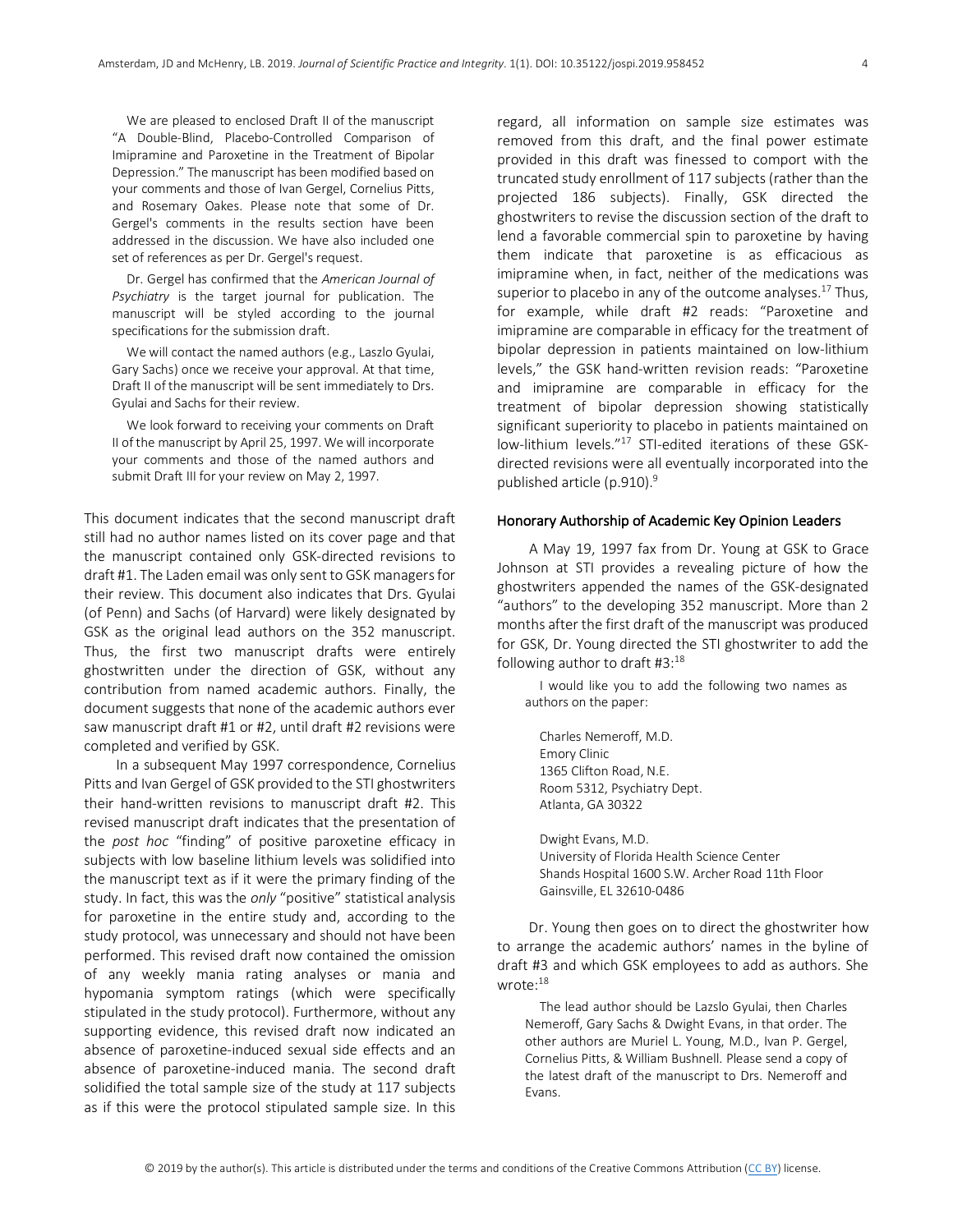Thus, this document shows that GSK directed the ghostwriters to add Nemeroff and Evans as authors to the manuscript after two drafts had already been produced and revised by GSK. This GSK-designated order of author names would eventually change over time from draft #3 to the final manuscript draft. For example, it is noteworthy that, at this stage in the manuscript development, there is no mention of Dr. Charles Boden as an "author" (although his name will appear on later manuscript drafts and on the published article). Moreover, with the exception of Drs. Gyulai and Sachs (who were initially designated by GSK as lead "authors" after draft #2 was completed), the remaining academic "authors" only had their names appended to the author byline after draft #3 was completed. To this end, on May 20, 1997, Grace Johnson of STI confirmed to Dr. Young that letters of invitation had indeed been sent to Drs. Nemeroff and Evans, inviting them to be listed as "authors" on the 352 manuscript. For example, Grace Johnson wrote:19

#### Dear Dr. Evans:

By way of introduction, my name is Grace Johnson, and I am an editor at Scientific Therapeutics Information, Inc (STI). STI is working with Dr. Muriel Young at SmithKline Beecham (SB) Pharmaceuticals to develop a manuscript "A Double-Blind, Placebo-Controlled Comparison of Imipramine and Paroxetine in the Treatment of Bipolar Depression."

We are pleased to invite you to participate as an author on this article. Enclosed please find Draft II of the manuscript for your review. You may mark your comments directly on the manuscript. Please return your comments on Draft II of the manuscript by June 12, 1997. We will incorporate your comments and those of the other reviewers and submit Draft III for your review. Following the approval of Draft III, the manuscript will be styled for submission to the *American Journal of Psychiatry*.

Please do not hesitate to contact us with any questions or comments during your review. We look forward to working with you on this project and to submitting the manuscript for publication.

Thus, despite their later, public assertions that the 352 article was not ghostwritten, it is clear to us that Dr. Evans and Dr. Nemeroff were definitely aware of the existence of STI's involvement in the production of the manuscript. It is also clear to us that their names were being appended as "honorary" or "guest" authors on the third draft of the developing manuscript to which they had made no author contributions.

 A subsequent, internal June 6, 1997 STI memorandum from Grace Johnson to her STI associates summarized the current status of the 352 manuscript project:<sup>20</sup>

D[raft] 2 was sent to SB and Drs. Gyulai and Sachs on April 4, 1997. SB added to more authors (Dr. Nemeroff and Evans) on May 20, 1997 [*sic*]. To date, we have received comments from Dr, Young, Neil Pitts, and William Bushnell. Dr. Gyulai requested SB to complete additional statistical analysis on the data. So, D[raft] 2 of the manuscript is currently on hold until the analysis is complete. The proposal states four drafts. However, with so many reviewers and additional statistical analysis on D[raft] 2, another draft might be needed. (This may depend on if the statistical analysis changes the results section of the study.)

At this point, there were a total of 4 GSK-designated academic authors, i.e., Drs. Gyulai, Sachs, Nemeroff, and Evans, and 4 GSK employees. Dr. Bowden's name had not yet been added to the author byline. It was also noteworthy that Dr. Gyulai's request for additional *post hoc* statistical analyses by GSK would result in greater production costs to the sponsor (see below). Finally, this internal memorandum noted that GSK had authorized STI to develop 25 PowerPoint slides describing the results of the 352 study (presumably for marketing and educational purposes). This project was to be completed in May 1997, ahead of the publication of the 352 article. By December of 1997, it appeared that the lead author, Dr. Gyulai, had fallen into disfavor with GSK for his requisition of additional statistical analyses, which led to a delay in the completion of the 352 project.

 In a December 15, 1997 letter from Sally Laden to Dr. Nemeroff, Laden indicated that Charles Bowden had now been designated by GSK as a 5<sup>th</sup> academic author and that Dr. Gergel of GSK had advised STI that he, Dr. Nemeroff, would heretofore be designated by GSK as lead author on the 352 project. Laden wrote:<sup>21</sup>

Ivan Gergel asked me to send you the enclosed author comments on the Paxil bipolar disorder study report. STI progressed to the Draft II stage at which point Dr Gyulai has held onto the paper without response to us.

Enclosed are comments from yourself, Dwight Evans, and Charles Bowden.

Ivan mentioned that you will be leading development of this manuscript in the future, but that arrangements with Dr Gyulai have not yet been finalized. Once I learn more from Ivan, I will be in touch with you to discuss our next steps.

Thanks for understanding this process. Please don't hesitate to call me if you have questions or require additional information.

 Four months after Laden informed Nemeroff that he would assume the lead on the 352 project, Laden sent an April 3, 1998 proposal to Dr. Gergel at GSK to formalize the designation of Nemeroff to restart the stalled 352 project. The proposal contained a detailed explanation for an additional \$10,000 cost of completing the 352 article. It further detailed the cost for every step of the ghostwriting,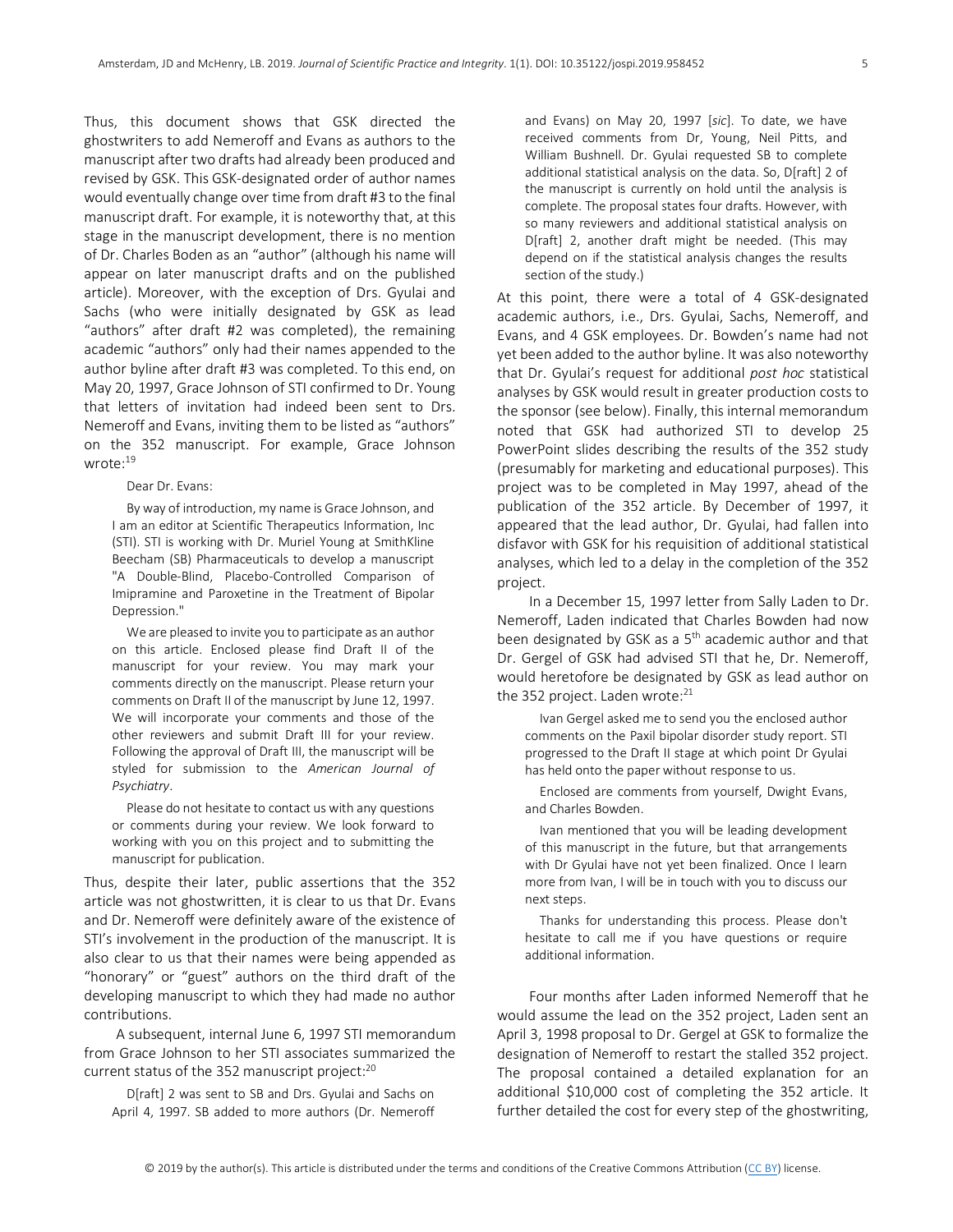review and submission of the manuscript. The proposal stated:22

STI will develop up to four drafts: Draft I is the initial draft that we will receive from Dr Nemeroff and which we will edit and follow his direction. This will be reviewed by the sponsor and Dr Nemeroff, Comments on Draft I will be incorporated into Draft II, which will be sent to the same reviewers for review and critique. Draft III is the prejournal submission draft and will be sent to the author and sponsor for final review and approval prior to developing the journal submission package. Draft IV is the journal submission draft prepared for the journal, for which art work will be professionally drawn and the manuscript styled according to the selected journal.

It should be noted also that page  $7$  of this April  $3^{rd}$  proposal indicates in the "Time and Events" section that SB, i.e., GSK, will receive draft 1 from Nemeroff one month after STI receives the manuscript. This statement, however, contradicts earlier STI documents (cited above). In this regard, draft #1 had already been produced by STI on March 13, 1997.<sup>16,17</sup> Thus, irrespective of whether Laden's April 3, 1998 designation of "draft #1" is the same as the original draft #3, a comparison of the two STI manuscripts makes it immediately apparent that both drafts contain the same information that is present in the original STI draft #1 from March 13, 1997. From our reading of the documents, the most plausible interpretation is that the April 3, 1998 STI contract from Laden to Gergel did not begin afresh with a new 352 draft #1.

## Role of the Journal and the Peer-Review Process

 On February 24, 1999, Sally Laden (under Dr. Nemeroff's name) began the submission process of the 352 manuscript to the *American Journal of Psychiatry*. Laden wrote to each GSK-designated author to obtain their signed copyright release to the journal. The "Manuscript Submission Approval and Copyright Transfer" reads:<sup>23</sup>

I have been sufficiently involved in this work to take public responsibility for its validity and final presentation as an original publication. I can and will provide documentation of my work upon reasonable request and I have fulfilled the obligations for full disclosure and authorship as described by the *American Journal of Psychiatry*.

In a subsequent communication from Laden to Nemeroff dated March 5, 1999, Laden informed Nemeroff that: <sup>24</sup>

After I sent what I thought was the final version (SB had given it their blessing) to all authors for their sign-off, Dr Gyulai pointed out that the ad-hoc analysis of high vs low HAMD patients excluded those patients with thyroid changes. SB quickly re-ran the data and found that the significant differences between imipramine and placebo and the trends for paroxetine were lost. Thus, we deleted

Figure 2 and deleted one sentence from the text. Because this wasn't the main point of the paper, I'm hoping that this change is OK. I'm assuming that it is and am sending the submission package to you today.

Thus, it appears that Laden unilaterally revised the manuscript (i.e., without any consultation from the academic or GSK authors) to avoid reporting the newlyanalyzed, *post hoc* "negative" finding. Thus, if Laden had not made this unilateral editorial decision, there may have been no "positive" analyses of any sort to report on paroxetine.

An email thread between Nemeroff and Laden dated July 13, 1999 that was forwarded to Cornelius Pitts at GSK provided information on the peer-review status of the 352 manuscript by the *American Journal of Psychiatry*. Laden wrote: <sup>25</sup>

I'm reviewing my list of projects with SB and have a few questions. 1. Have you heard from Am J Psychiatry about the bipolar paper?...

## Nemeroff responds:25

I am in Zurich as I respond at midnight visiting with Roche. The answers are: 1. Jack Gorman [Deputy Editor of the American Journal of Psychiatry] told me that the Bipolar paper has come back from review and will be accepted after revisions. I haven't received the reviews yet but you will be the first to know, I promise.…We love working with you.

A subsequent September 13, 1999 email from Laden to Nemeroff (copied to Pitts at GSK) provided additional information on the status of the peer-review process. Apparently, the peer-reviewed manuscript was returned from the *American Journal of Psychiatry* and was back on the desk of Sally Laden at STI. Laden informed Nemeroff that extensive revisions were requested by the reviewers and that many of the comments involved statistical issues that she could not address, as she (i.e., Laden) revised the peerreviewed manuscript. As a result, Laden sent the partlyrevised manuscript to Pitts at GSK to address the requested statistical revisions with the GSK statistician. Laden wrote to Nemeroff: <sup>26</sup>

Last week, I finished with my first cut at the Am J Psych reviewers' extensive comments to this paper. Many of their comments were statistical in nature, which only the SB statistician can answer. Neil Pitts has it now and I'll stay in touch with him about the progress of their review.

A subsequent email exchange, between Laden and Pitts, dated March 15, 2000 provides more insight into the STI/GSK revisions that were made to the 352 manuscript. The revisions suggested by Pitts to Laden were memorialized in an email "note-to-file" made by Sally Laden to herself<sup>. 27</sup>

Note to self:

make these changes to the bipolar manuscript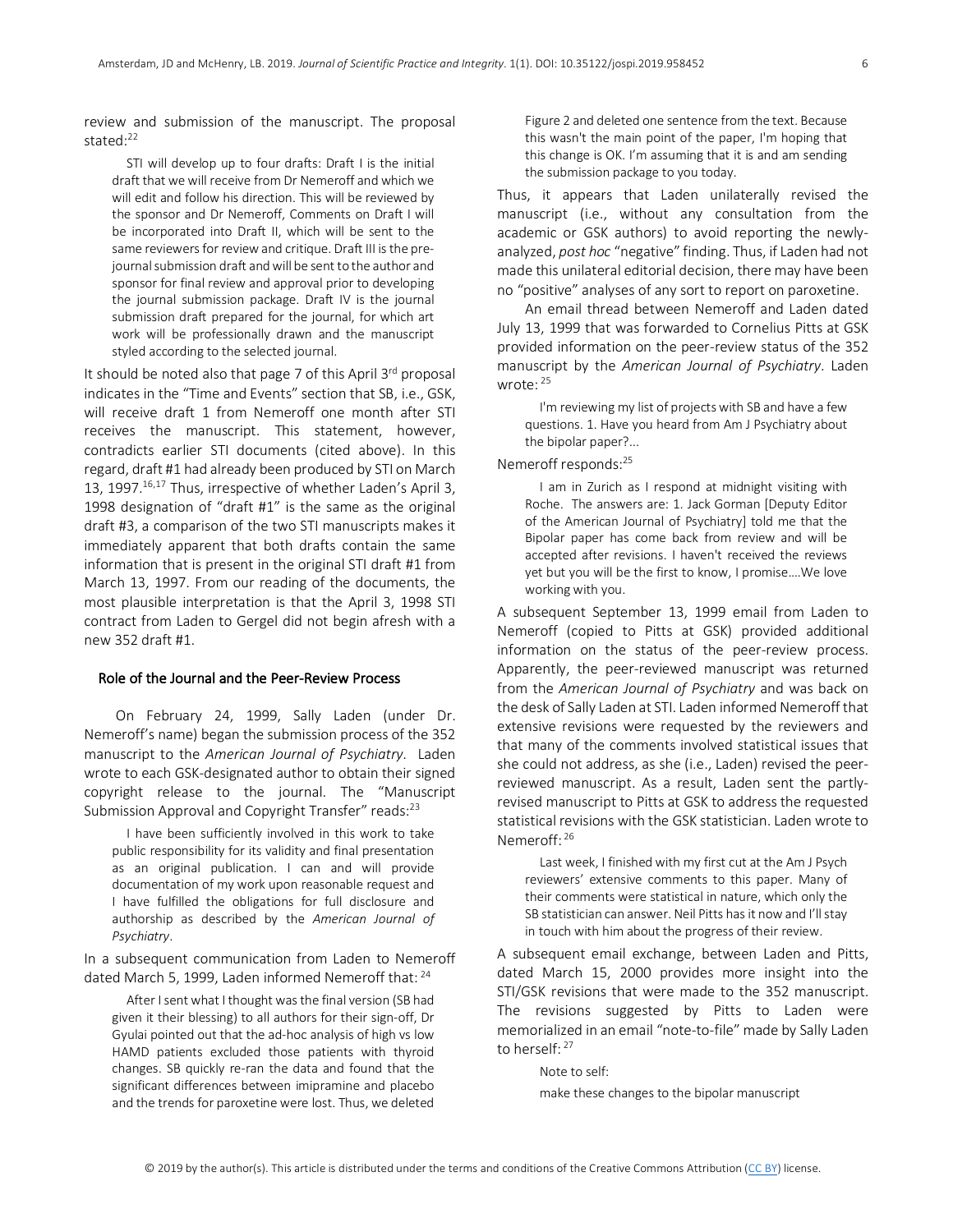1. emphasize that only 5 of 8 patients were in the efficacy population and this didn't come through in the manuscript revision.

2. tone it down and the efficacy of those 5 patients who had efficacy change scores was similar to the overall study.

In a subsequent April 5, 2000 email, Laden provides Nemeroff with a further update on the revisions of the 352 manuscript: <sup>28</sup>

The bipolar manuscript has been revised [by GSK] to include the statistical reanalysis, and Rocco Zanninelli and Neil Pitts have signed off on it. It is being fedexed to you tomorrow and you will receive it on Wednesday. If you approve the manuscript, I will prepare a brief response to the journal so that you can resubmit it.… Again, upon your approval to proceed, I'll have a submission package prepared for you to submit the manuscripts to the journal.

This email from Laden to Nemeroff, together with the September  $13<sup>th</sup>$  email exchange above, indicate to us that Nemeroff and the other academic authors had little or no scientific input into the original or revised 352 data analyses and that virtually all of the revisions were made by Sally Laden and GSK employees i.e., Drs. Zaninelli, Pitts, Oakes, and Gergel. Sally Laden, and not Nemeroff, wrote the revision cover letter to the editor of the *American Journal of Psychiatry*) (i.e., Jack Gorman). In a somewhat curious addendum to this email exchange, Nemeroff wrote to Laden: 28

Ivan Gergel, MD who was with SKB and was a coauthor [on manuscript draft #3] must be reinserted as a coauthor. I will not compromise on this as he was involved in the early drafts and this is simply an ethical issue. Dwight and other authors agree about this. We must take the high road here.

 In an email dated May 11, 2000, Laden wrote to Dr. Evans and the other academic authors indicating that she needed their approval of the revised 352 manuscript that was prepared for Nemeroff. Laden advised the authors of the revision process:<sup>29</sup>

Significant re-analysis has been accomplished and the revisions have been made and approved by Dr Nemeroff, Rocco Zaninelli, MD (of SB), and Neil Pitts, RPh (of SB). Dr Nemeroff will be submitting the revised manuscript to the journal early next week. A copy of the revised manuscript (note that new references are not yet renumbered) and Dr Nemeroff s point-by-point rebuttal to the journal are attached in WORD files below.

Evans responded to Laden:<sup>29</sup>

Dear Sally,

Masterful! No additional changes recommended. Dwight

An email dated June 12, 2000, indicated that further difficulties had arisen in publishing the 352 manuscript. It appears that the *American Journal of Psychiatry* had sent the revised manuscript to an additional, independent statistical reviewer who rejected the revised manuscript and instead recommended additional analyses, revisions and the elimination of all commercial bias. Although the official letter from Gorman to Nemeroff, printed on *American Journal of Psychiatry* letterhead, was not sent to Nemeroff until June 22, 2000, concerns about the manuscript were already being expressed by the STI ghostwriter and GSK. In this regard, Laden wrote to Nemeroff on June 12<sup>th</sup>: 30

Thanks for copying me on the email from Jack [Gorman] about Am J Psychiatry's review. I've passed this along to SB and await their reaction. What are your feelings about this?

Nemeroff responded to Laden:30

Jack is clearly willing to fight for the paper. The statistician's point is well taken, namely the secondary hypothesis testing. I think we should see if the SB statisticians are able to respond adequately to the criticisms and moreover if we can tone down the perceived commercial bias so Jack can pull it over the line. If not, we can publish it relatively quickly in Depression and Anxiety. I can use the AJP reviews from the first review.

Laden replied to Nemeroff that she will pass the information about the need for additional revisions and the assistance from Jack Gorman to the GSK managers. Gorman had significant financial ties to GSK as a recognized key opinion leader, member of GSK's psychiatry advisory board, speakers' bureau and frequent spokesperson for paroxetine (Paxil) on television programs and advertisements.  $31$ 

 Despite Nemeroff's reassurance to Laden, it appears that GSK was, nonetheless, increasingly frustrated with the additional time, cost, and uncertainty of getting the 352 manuscript published in the *American Journal of Psychiatry*. To wit, an internal email among STI employees, dated June 13, 2000, revealed GSK's dissatisfaction with STI's ghost management of the 352 project. Marion Philips and Sally Laden describe to STI President (John Romankiewicz) the extent of GSK's dissatisfaction:<sup>32</sup>

Marion - this project (the bipolar paroxetine manuscript) has come into trouble with the client [i.e., GSK]. It has been a protracted process - we are currently at Draft XI, if my calculations are correct. They are disgusted with the author (Charlie Nemeroff) and with the fact that they have to pay an agency [i.e., STI] extra to get it done. Remember, this is the client (Rocco Zaninelli [Medical Director at GSK] who refuses to work with any outside medical writers, including STI. A brief history is this:

1. Submitted to Am J Psychiatry,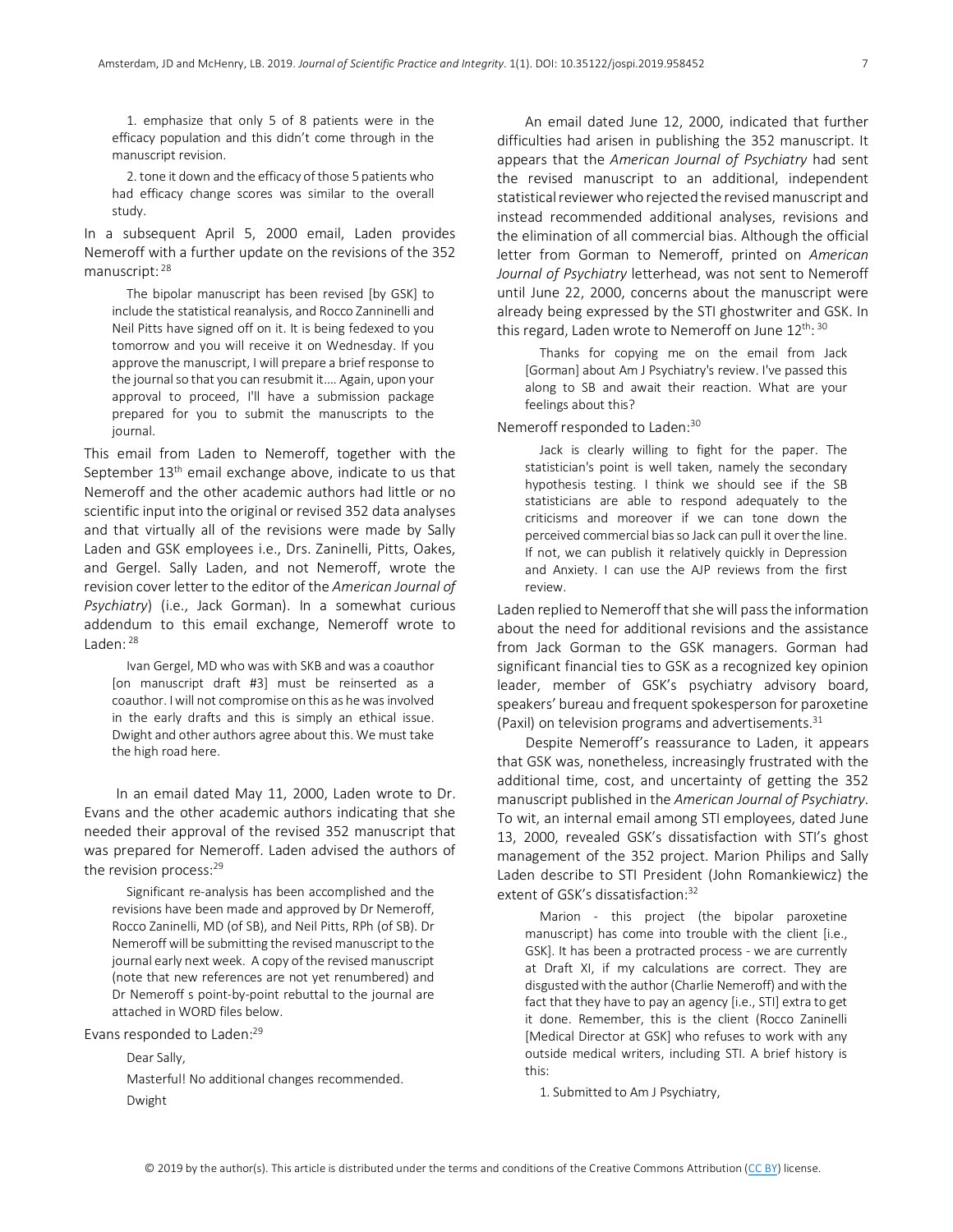2. Journal sent back significant revisions, but no promise of acceptance

3. Many drafts later, the revised version (draft X or XI) was resubmitted

4. Yesterday, journal responded that they might consider it, but significant revision was still needed.

5. Charlie Nemeroff feels that with more revision we might get it in the Am-J Psychiatry, but that we could probably get it published in his journal (Depression & Anxiety or the British J Psychiatry)

I advised client of this immediately. They responded by saying that they don't care where it is published, they just don't want to be charged extra. They want to turn this [i.e., the production of the 352 manuscript] over to Charlie so that he can finish it up.

 Meanwhile, behind the scenes, a private email from Gorman to Nemeroff, dated June 12, 2000, detailed how Gorman could facilitate the revision and publication of the rejected 352 manuscript. Gorman indicates that he was not quick enough in forestalling the statistical reviewer from rejecting the 352 manuscript; but would nonetheless get it published, with GSK's direct assistance. Gorman wrote:<sup>33</sup>

I got the bipolar depression paper back and wanted to give you a heads up. The revision went automatically to the statistical reviewer before coming to me, which is the usual custom on resubmitted manuscripts. The statistical reviewer adamantly recommends rejection. I read it again carefully and I still think the paper is important as one of the only if not the only one of its kind. However, journals are now under fierce scrutiny about drug company sponsored studies, thanks in large part to Marcia Angel's recent stuff in the NEJM.

The paper still has a very biased tinge to it. Look, the fact is that the study was beautifully designed and the results are important. But in the high lithium level group the two active drugs did no better than placebo and it is a legitimate conclusion that raising the lithium level alone may be sufficient to treat bipolar depression. I think you would want to make that point much more strongly.

Second, using the main analyses, the ITT for all groups, there is no statistically significant drug versus placebo effect. The journal will never allow 'numerical superiority' as a standard. So the second conclusion is that for the study as a whole, drugs didn't do better than placebo.

In a secondary analysis you can show that if you don't want to raise lithium level, there is a completer finding that imipramine and paroxetine are better than placebo, but it must be labelled as a very post hoc observation.

Finally, we all know that paroxetine is better tolerated than imipramine but I don't see it in this data set. None of the comparisons for adverse side effects or drop outs is statistically significant, [and] the claim that paroxetine is better on that basis than imipramine is not warranted.

You'll get all this back in the form of an invitation to revise again. Even if I bend, no way NCA [Nancy C. Andreason, Chief Editor] would allow it in its present state so it is moot for me to go ahead. I think you might want to go over it again with the SKB people and let them know that the study just doesn't support much in the way of a claim that paroxetine worked particularly well here compared to other interventions.

If I've missed something, of course let me know. I want to be helpful and this was a lot of work and a great study.

In follow up to this June  $12<sup>th</sup>$ , back channel email from Gorman to Nemeroff, Laden sent a fax correspondence on July 5, 2000 to Drs. Raj Kumar and Rocco Zaninelli of GSK to reassure them that the 352 manuscript would most probably be accepted for publication by the journal editor, if a few minor cosmetic revisions were made to the manuscript. However, Laden also recognized that GSK may not want to expend additional time and money on publishing the 352 manuscript in the *American Journal of Psychiatry*; in which case it will definitely be accepted in Nemeroff's *Depression & Anxiety* journal.34

 It appears that Nemeroff was probably successful in gaining Dr. Kumar's approval to have GSK continue working with STI and Gorman. As a result, Dr. Kumar agreed to allow STI to move forward with another revision. This resulted in a July 26, 2000 letter in which Laden writes to Kumar:<sup>35</sup>

At the request of Charlie Nemeroff, I am enclosing the most recent correspondence from *Am J Psychiatry* related to this manuscript. Charlie tells me that you are willing to continue revising this manuscript and submit it a third time to the journal. According to Charlie, this will be accomplished as follows:

1. Rosemary Oakes will address the statistical reviewer's comments and make changes to the manuscript.

2. When done, she will send these changes to STI to be incorporated into the manuscript.

3. STI will send the revised manuscript to Charlie, who will revamp it and remove the 'marketing' tone to which the journal objected.

4. Charlie will either submit the manuscript directly or return it to STI to be restyled for resubmission to the journal.

Enclosed please find a copy of the manuscript plus the journal's reviews and correspondence.

I trust that this is an accurate summary of the agreement made to finish this project. If not, kindly contact me directly.

 A subsequent October 31, 2000 email from Laden to Nemeroff details the revisions that were made by Laden and GSK to the 352 manuscript. Laden indicates that the revised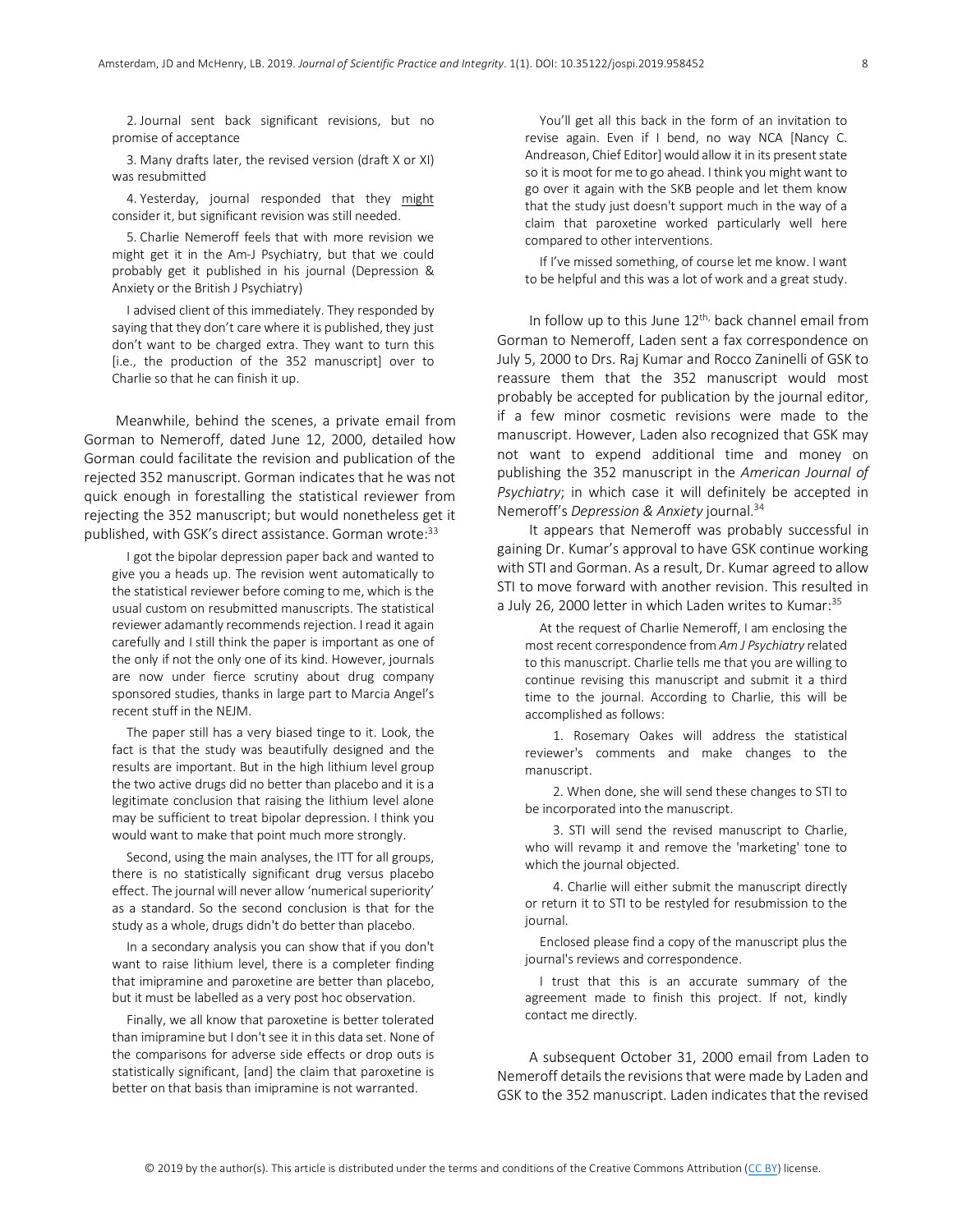manuscript fulfills all of Gorman's June 22, 2000 officiallyrecommended revisions. Laden wrote to Nemeroff: 36

The changes consist of the addition of more statistical detail in Table 2 and greatly toned down [the commercial] text in the Abstract, Results, and Discussion about the findings.

Laden notes that: $36$ 

… this version is sufficiently noncommercial and fulfills the directives outlined by the journal.

Finally, Laden indicates to Nemeroff that if he approves the Gorman and GSK-recommended revisions, she will prepare a submission packet for Nemeroff containing:<sup>36</sup>

a detailed response to the reviewers, 4 copies of the manuscript and cover letter, a new glossy for the figure, and all files on a disk.

 On November 11, 2000, Laden ghostwrote a cover letter (in Nemeroff's name) to Jack Gorman at the *American Journal of Psychiatry*, detailing the second revision to the 352 manuscript.<sup>37</sup> This letter was then placed on Emory letterhead for submission to the journal via Nemeroff's office staff. The cover letter states that the report of the 352 trial: 37

represents the largest placebo-controlled trial of bipolar depression ever conducted [*sic*], and contains important and novel information to the field.

It is noteworthy, however, that there is no mention of the study being prematurely terminated for insufficient subject enrollment or that it had insufficient power to test any of the primary or secondary study aims. It also states that the study outcomes are unique, when, in fact, the GSK authors, journal reviewers and journal editor noted that the study was a negative trial.<sup>24,33</sup>

 While the peer-review and revision process of the 352 manuscript finally resulted in its acceptance for publication by the *American Journal of Psychiatry* on January 6, 2001, we would note that this process (such as it was) failed to adhere to the International Committee of Medical Journal Editors (ICMJE) policy regarding authorship, according to which both honorary authorship and ghost authorship are considered forms of misconduct. The *American Journal of Psychiatry* policy in place at the time of the submission of the Nemeroff *et al.* manuscript stated:<sup>38</sup>

All persons designated as authors should qualify for authorship. Each author should have participated sufficiently in the work to take public responsibility for the content.

Authorship credit should be based on substantial contributions to: 1) conception and design or analysis and interpretation of data, and 2) drafting the article or revising it critically for important intellectual content, and on 3) final approval of the version to be published.

Conditions 1, 2, and 3 must all be met. Participation solely in the acquisition of funding or the collection of data does not justify authorship. General supervision of the research group is also not sufficient. Any part of an article critical to its main conclusions must be the responsibility of at least one author.

Only those with key responsibility for the material in the article should be listed as authors; others contributing to the work should be recognized in an Acknowledgement. Editors will require authors to justify the assignment of authorship.

On September 22, 2016, the current authors wrote to the *American Journal of Psychiatry Chief* editor, Robert Freedman, to request retraction of the Nemeroff *et al*. article on the basis of the violation of journal policy and the misrepresentation of study 352 results. Dr. Freedman did not respond, and thus the scientific record remains uncorrected. (The letter from the current authors is published as a supplemental file to this article).

### **Discussion**

 The paroxetine 352 study was a non-informative trial with insufficient statistical power to show anything but inconclusive results. There was no evidence of any paroxetine (or imipramine) efficacy relative to placebo in bipolar major depression and the suppression of safety data hid the presence of paroxetine-induced harm.

 The misrepresentation of the 352 study as a published report was facilitated by STI ghostwriters working in conjunction with GSK employees and the editor of the *American Journal of Psychiatry*. Given the documentary evidence presented above, and despite their uniform denials to the Penn ORI Inquiry Committee, it is difficult to see how the academic authors could not have been aware that a medical writing firm was involved in the manuscript production. Moreover, most of the academic authors apparently misled the *American Journal of Psychiatry* by appending their signature to the "Manuscript Submission Approval and Copyright Transfer" that claimed they were sufficiently involved in the work to take public responsibility for its validity and final presentation. These academic "authors" failed to adhere to the journal's authorship criteria and they violated the policy by failing to disclose the role of STI and GSK in the development of multiple manuscript drafts.

 The only mention in the published Nemeroff *et al.* article of drug company support is the rather misleading statement, "Supported by NIMH grant MH-51761 and a grant from GlaxoSmith-Kline,*"* suggesting that the primary financial support for the 352 study was provided by a NIMH supported grant with secondary support from GSK.<sup>9</sup> This, of course, was not the case.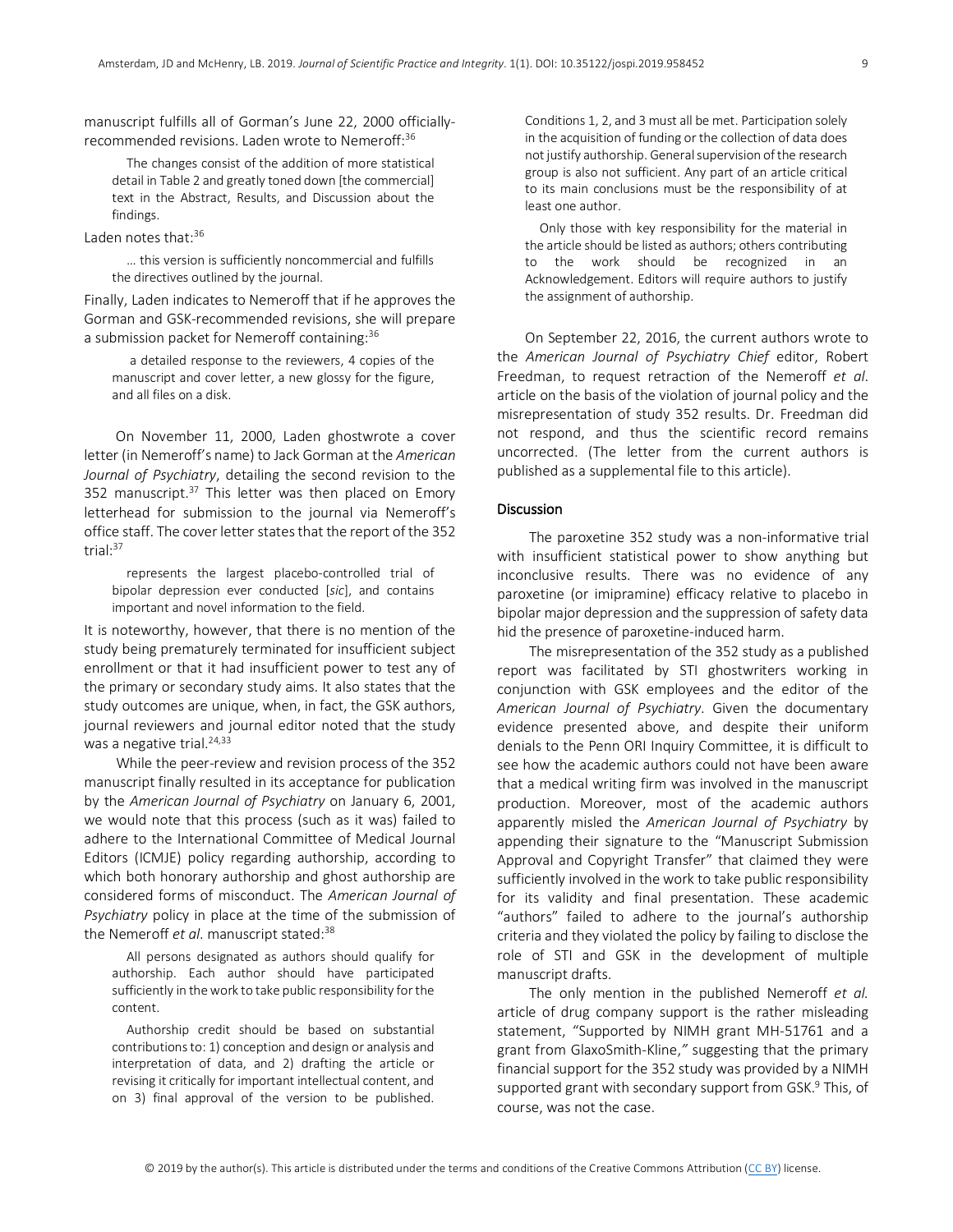From our deconstruction of the documentary evidence, it appears that none of the academic authors had access to, or reviewed, the actual patient-level data or the repeated GSK-produced data analyses and it is certainly false that they had complete freedom to direct its analysis and its reporting without influence from the sponsor. We would also note that the ethical protestation by Nemeroff, Evans and the other academic authors regarding the guest authorship of Ivan Gergel [after his departure from GSK to Forest Laboratories, Inc.] is ironic given the fact that none of the academic "authors" had any involvement in the 352 study and that they were all designated by GSK for inclusion in the author byline. It is also obvious to us that the journal editor, Jack Gorman, took unethical and unprofessional editorial license with the journal peer-review process in order to facilitate publication of the 352 manuscript. Gorman also failed to have the 352 authors justify the assignment of authorship. In our view, the authorship policy of the *American Journal of Psychiatry* is largely window dressing common for journals of the sort that publish industry-sponsored trials.

 The ORI Inquiry Committee of the University of Pennsylvania ignored the allegations of research misconduct in the performance of the 352 study and, instead, focused on the ghostwriting aspect of the published article. In this regard, Penn failed to examine the available evidence in the case and ignored the most egregious evidence of misconduct, i.e., the newly-posted STI documents. This omission allowed the University to avoid public embarrassment and to clear their professors of any wrongdoing. Thus, instead of punishing their professors for academic misconduct, the University whitewashed the presence of any misconduct within its psychiatry faculty. Penn's conclusion of no wrongdoing by its professors provoked such a public outcry of indignation that the issue of ghostwriting at the University of Pennsylvania reached the desk of the President of the United States. 39

# **Conclusion**

 Because ghostwriting is designed to evade detection and is only revealed as a result of litigation or government inquiries, it is therefore imperative to document the cases in which ghostwriting has facilitated misrepresentation of clinical trial results. The integrity of science depends on the trust placed in individual clinicians and researchers and in the peer-review system which is the foundation of a reliable body of knowledge. When academic researchers allow their names to appear on ghostwritten articles, they betray this basic ethical responsibility and are guilty of academic dishonesty. Medical journal editors are entrusted with significant power as gatekeepers of the scientific record. They also bear the responsibility to ensure that the journals are not publishing manuscripts guilty of fraud, fabrication and plagiarism. Ghostwriting is a serious problem because it is a dishonest attribution of the origin of the manuscript, it disguises marketing and public relations objectives of forprofit companies as science, conceals conflicts of interest of named "authors" on manuscripts, misrepresents the results of scientific testing, and, most importantly, has contributed to fatal consequences in cases in which the safety of drugs are misreported.

## Limitations

 The authors warrant that findings have been reported fairly and non-selectively. It is, however, always possible that there are gaps in the record due to inadequate response to discovery in litigation. Since the complete deconstruction of each STI document could not be exhaustively undertaken in the course of this review, we recommend that readers examine each STI document that is posted on the Drug Industry Document Archive (DIDA) web-site at the University of California San Francisco (*see* https://www.industrydocuments.ucsf.edu/drug/collections /paxil-litigation-documents/).

## Acknowledgments and Disclosure:

This research was not supported by any federal, corporate, or private funding agency or grant. The authors thank Ronald Goldman, Esq. and Michael Baum, Esq., for legal review of the manuscript, the Drug Industry Document Archives (DIDA) for posting the paroxetine 352 study documents on their website, two anonymous reviewers from the journal and Tess Bird for helpful suggestions to the final draft. The views expressed herein are those of the authors alone and not those of any other person, firm or entity. Dr. Amsterdam received legal support from Baum, Hedlund, Aristei & Goldman of Los Angeles, California for his Complaint of Scientific Misconduct against Dwight L. Evans, Laszlo Gyulai, Charles Nemeroff, Gary S. Sachs and Charles L. Bowden provided to the United States Department of Health and Human Services Office of Research Integrity in July 2011. Dr. McHenry has been a research consultant for Baum, Hedlund, Aristei & Goldman since 2003.

#### References:

- 1. McHenry L. Of sophists and spin-doctors: Industrysponsored ghostwriting and the crisis of academic medicine. *Mens Sana Monographs*.2010;8: 129-145
- 2. Sismondo S. Ghost management: How much of the medical literature is shaped behind the scenes by the pharmaceutical industry? *PLoS Medicine*. 2007*;*4(9): e286.
- 3. STI. Email from Sally Laden to Daniel Burnham. 2000 Dec 14. Available from: https://www.industrydocuments.ucsf.edu/drug/docs/#id=sn xl0228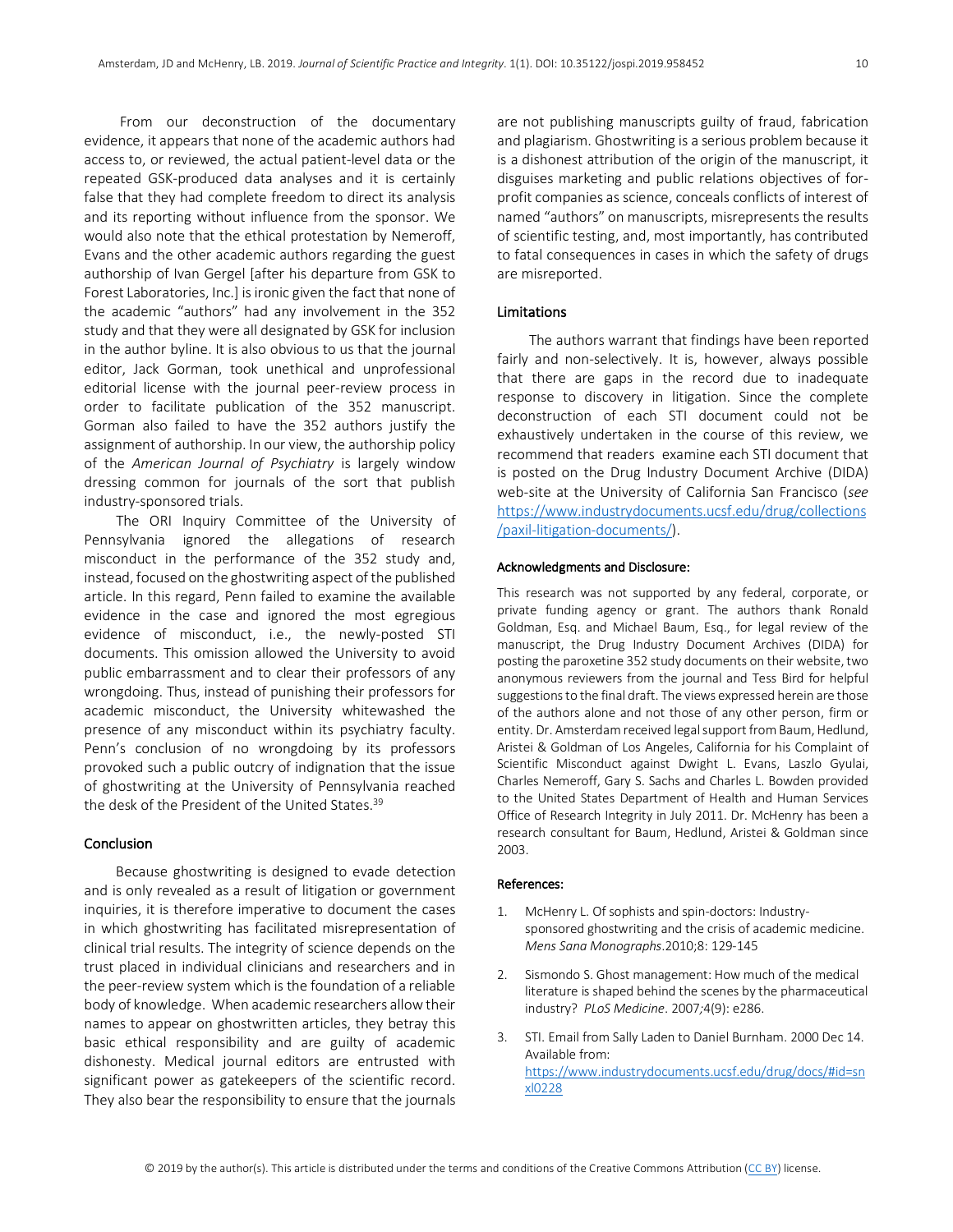11

- 4. McHenry L, Jureidini J. Industry-sponsored ghostwriting in clinical trial reporting: A case study. *Accountability in Research*. 2008;15: 152-167.
- 5. Amsterdam JD, McHenry L. The paroxetine 352 bipolar trial: A study in medical ghostwriting. *International Journal of Risk and Safety in Medicine*. 2012;24(4): 221-231.
- 6. Keller MB, Ryan ND, Strober M, Klein RG, Kutcher SP, Birmaher B, Hagino OR, Koplewicz H, Carlson GA, Clarke GN, Emslie GJ, Feinberg D, Geller G, Kusumakar V, Papatheodorou G, Sack WH, Sweeney M, Wagner KD, Weller EB, Winters NC, Oakes R, McCafferty JP. Efficacy of Paroxetine in the treatment of adolescent major depression: a Randomized, controlled trial. *Journal of the American Academy of Child and Adolescent Psychiatry*. 2001;40:762- 772.
- 7. STI. Paxil-funded publications 1998 to current. 2005. Available from: https://www.industrydocuments.ucsf.edu/drug/docs/#id=zn xl0228
- 8. Wilson D. Drug maker wrote book under 2 doctors' names, documents say. *The New York Times*. 2010 Nov 30: B3
- 9. Nemeroff CB, Evans DL, Gyulai L, Sachs GS, Bowden CL, Gergel IP, Oakes R, Pitts CD. Double-blind, placebocontrolled comparison of imipramine and paroxetine in the treatment of bipolar depression. *American Journal of Psychiatry*. 2001;158(6): 906-912.
- 10. Williams, JBW. A structured interview guide for the Hamilton Depression Rating Scale. *Arch Gen Psychiat*. 1988;45: 742- 747.
- 11. Guy W. ECDEU assessment manual for psychopharmacology. US Department of Health, Education, and Welfare, Public Health Service, Alcohol, Drug Abuse, and Mental Health Administration, National Institute of Mental Health, Psychopharmacology Research Branch, Division of Extramural Research Programs. 1976.
- 12. Young RC, Biggs JT, Ziegler VE, Meyer DA. A rating scale for mania: reliability, validity and sensitivity. *Brit J Psychiat*. 1978;133: 429-435.
- 13. Esfandiari B. Complaint of Scientific Misconduct, Office of Research Integrity of the Department of Health and Human Services. 2011. Available from: http://psychrights.org/Research/Digest/Science4Sale/11070 8EthicsComplaintAgainstEvansGyualaiNemeroffSachsBowde netal.pdf
- 14. Esfandiari B. Complaint of Scientific Misconduct, Office of Research Integrity of the Department of Health and Human Services. 2012. Available from: http://blogs.nature.com/news/files/2012/06/Jay-Amsterdam-today-filed-a-24-page-complaint-with-the-Office-of-Research-Integrity-at-the-US-National-Institutesof-Health.pdf
- 15. STI. STI008109, Draft I. 1997 Mar 13. Available from: https://www.industrydocuments.ucsf.edu/drug/docs/#id=fr hk0228
- 16. STI. STI008106, Letter from Grace E. Johnson to Muriel L. Young. 1997 Apr 4. Available from: https://www.industrydocuments.ucsf.edu/drug/docs/#id=fr hk0228
- 17. STI. STI008050, Facsimile from Neil Pitts to Grace Johnson. 1997 May 7. Available from: https://www.industrydocuments.ucsf.edu/drug/docs/#id=gr hk0228
- 18. STI. STI008093, Facsimile from Muriel L. Young to Grace Johnson. 1997, May 19. Available from: https://www.industrydocuments.ucsf.edu/drug/docs/#id=xr hk0228
- 19. STI. STI008090, Facsimile from Grace Johnson to Muriel Young. 1997, May, 20. Available from: https://www.industrydocuments.ucsf.edu/drug/docs/#id=jrh k0228
- 20. STI. STI007107, Memorandum from Grace Johnson to Marion Philips. 1997, Jun 6. Available from: https://www.industrydocuments.ucsf.edu/drug/docs/#id=kr hk0228
- 21. STI. STI007238, Letter from Sally K. Laden to Charles B. Nemeroff. 1997, Dec 15. Available from: https://www.industrydocuments.ucsf.edu/drug/docs/#id=mr hk0228
- 22. STI. STI008363, Proposal for a Journal Article by Sally K. Laden and John A Romankiewicz. 1998 Apr 3. Available from: https://www.industrydocuments.ucsf.edu/drug/docs/#id=nr hk0228
- 23. STI. STI008194, Letter from Sally K. Laden to Cornelius D. Pitts. 1999, Feb 24. Available from: https://www.industrydocuments.ucsf.edu/drug/docs/#id=yr hk0228
- 24. STI. Email from Sally Laden to Charlie Nemeroff. 1999, Mar 5. Available from: https://www.industrydocuments.ucsf.edu/drug/docs/#id=rr hk0228
- 25. STI. STI008029, Email from Sally Laden to Neil Pitts. 1999, Jul 14. Available from: https://www.industrydocuments.ucsf.edu/drug/docs/#id=sr hk0228
- 26. STI. STI007834, Email from Sally Laden to Charlie Nemeroff. 1999, Sep 13. Available from: https://www.industrydocuments.ucsf.edu/drug/docs/#id=zr hk0228
- 27. STI. STI008748, Email from Sally Laden to Cornelius D. Pitts. 2000, Mar 15. Available from: https://www.industrydocuments.ucsf.edu/drug/docs/#id=fs hk0228